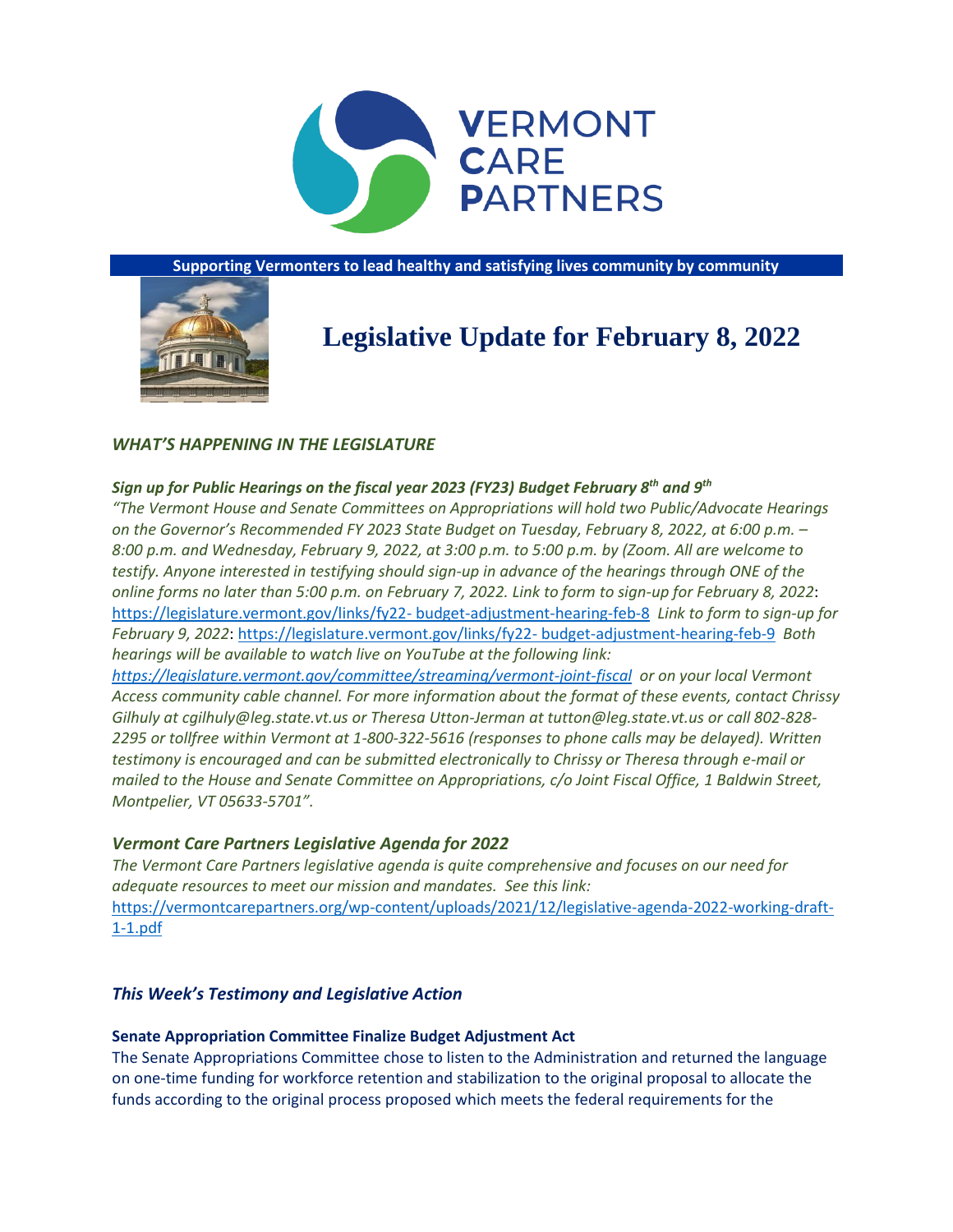distribution of the funds. They are going to require staff receiving the funds to make a commitment to 12-months of employment. They did agree to the \$60 million funding level set by the House which is above the level proposed by the Administration. Additionally, they expanded the range of providers that may apply for the funds. The House language for the funds directs the Agency of Human Services to allocate funds based on the number of employees with the goal of \$3,000 per employee that could be reduced if the number of total employees doesn't allow for that level of funding. The House language enables each agency receiving the funds to have flexibility in how they are used.

Among the changes from the House-passed bill was a \$150,000 allocation to the Agency of Education for the vaccine incentive program for recognized and approved independent schools. These schools are not eligible to receive ESSER funds. The bill subsequently was approved by the full Senate. It now goes to a conference committee to reconcile the House and Senate versions.

After the Senate passes the bill early this week, it is likely that the House will not accept the Senate's version of it and then there will be a conference committee formed to work through the differences such as this one. Vermont Care Partners would like to preserve the flexibility to use the funds for hazard pay, overtime and shift differentials, rather than only for retention payments.

**Agency of Human Services Provides Senate Appropriations Committee with FY23 Budget Overview** The Secretary of Human Services Jenney Samuelson highlighted several funding initiatives included in the Governor's budget proposal for FY23 including:

- \$7.0M general fund (GF) for a 3% rate increase to DAs/SSAs and ACCS/HCBS providers
- \$8.0M GF at VDH for the expansion of SUD services and prevention activities
- \$4.2M GF at DMH for Mobile Response expansion and Suicide prevention

Senator Kitchel noted that a 10% rate increase is being requested by designated agencies and that we have a system of care in crisis. She did not see how these investments solve the crisis. She said, "this is unrealistic." The Committee also expressed concern about the foster care system, justice reinvestments and the prisons.

In reply, Secretary Samuelson spoke about the investment made to DA/SSAs during the pandemic to maintain stability of the system of care. She also suggested that developing community certified community behavioral health clinics (CCBHCs) may address funding issues in the future.

## **Senate Appropriations Committee Reviews DAIL FY23 Budget Request**

Commissioner Monica White, DAIL Finance Director Bill Kelly and Deputy Commissioner Megan Tierney-Ward along with AHS CFO Rich Donahey presented the FY23 budget request for the Department of Disabilities, Aging and Independent Living (DAIL). The Commissioner reviewed the increases in Guardianship and Adult Protective Services positions of two each. There is a small increase for the independent direct support professionals, as well as a 3% rate increase for choices for care and intellectual/developmental disabilities (I/DD). Senator Starr wondered if people can hire at the wages that are going up from \$12.05 to only \$12.80. He noted that at these wages the workers will need public benefits. Commissioner White said that pay level is the minimum requirement and there are ongoing negotiations with the union. In relation to the Choices for Care program, Senator Sears questioned if the 3% rate increase is sufficient. He said, "I don't know how they are going to survive. 3% is not realistic. Our budget does not reflect the problems that people are having with finding people to work". Senator Kitchel mentioned that state employee salary disparities with community providers is continuing to grow. Senator Westman, Sears and Kitchel all agreed about the workforce challenges.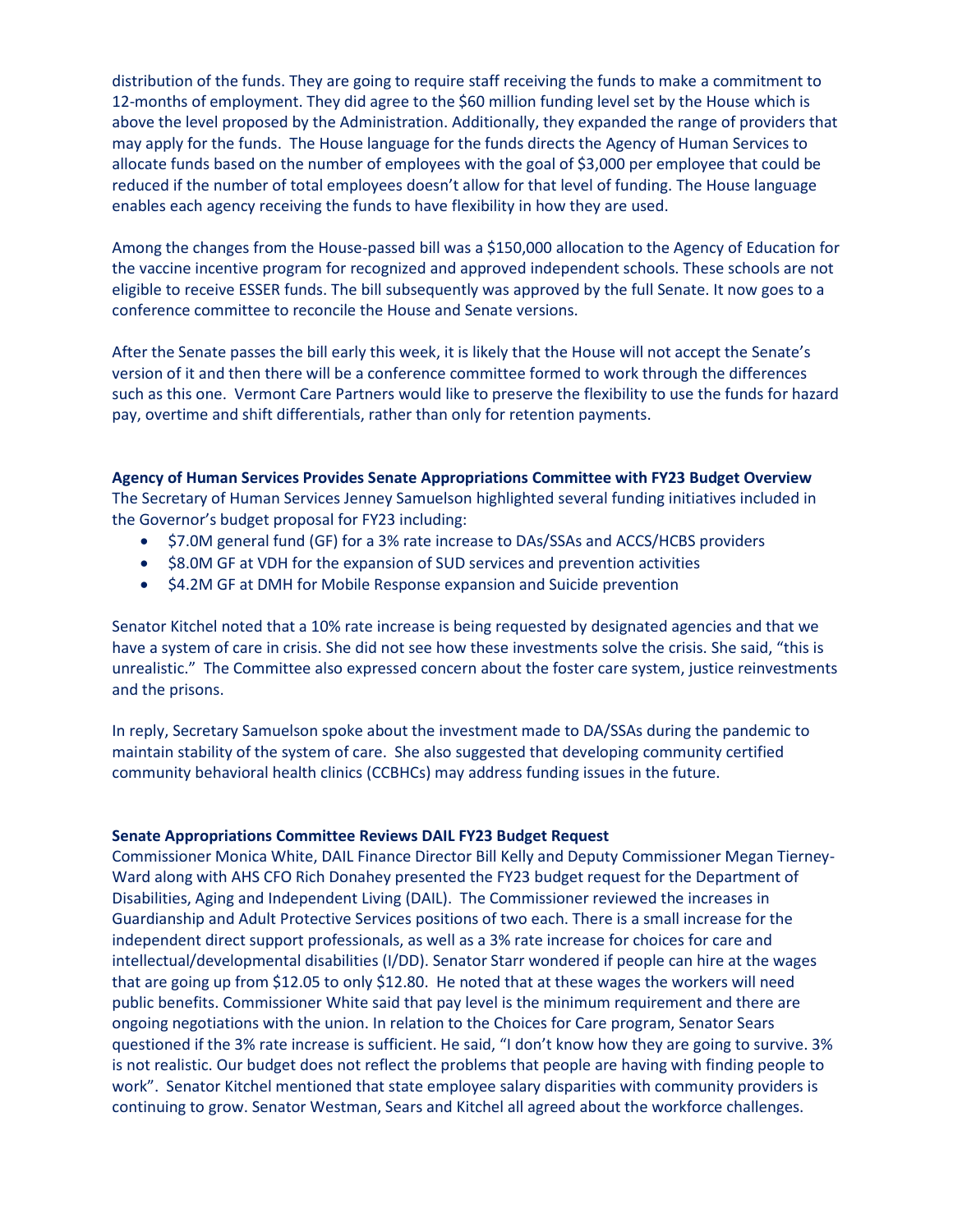Senator Kitchel said we need to make decisions about our core services and what we need to fund in the long term. There is \$8.4 million in the DAIL request for the 3% rate increase for I/DD services.

For I/DD services the request for new caseload is \$7 million for an expected increase of 341 individuals. The public safety Act 248 caseload is expected to increase by 13 people with a requested appropriation of \$896,000. There is an increase for the contracted independent support workers, too. This change is annualizing the last negotiation. Further adjustments are being negotiated and will show up in the FY23 budget adjustment request. Senator Kitchel asked for an update on COIFCM and the capacity of DA/SSAs to take on that work. Commissioner White shared that CMS did not support the Choice model proposed by DAIL as of October. AHS and DVHA have submitted a proposed workplan to CMS to come into compliance in a 5-year period. There will be robust stakeholder engagement process. FMAP funds will be used to hire a contractor to work on COIFCM for multiple departments with DVHA leading the effort. Senator Westman will be working on the details of this budget.

#### **Senate Appropriations Committee Reviews ADAP FY23 Budget Request**

Department of Health Commissioner Levine, Deputy Commissioner Kelly Dougherty, and Anna Swenson Financial Services Director presented the Department of Health FY23 budget request. Deputy Commissioner Kelly Dougherty presented the \$8 million substance use disorder initiative. It includes \$3.5 million for prevention coalitions and infrastructure. The intent is to develop a statewide prevention coalition structure. There are three coalitions that have separate federal funding. The coalitions work to address risk factors to prevent substance use. Senator Kitchel was wondering about the metrics to measure the success of the coalitions. She said they are looking at this in relationship with the need to better fund services. The Deputy Commissioner said when the investment in prevention goes down that the outcomes have worsen. Senator Westman asked about funding for the recovery centers and was told that they received \$500,000 last year in one-time funds, but no new money in the FY23 budget. There is also \$3.7 million for substance use disorder residential treatment and recovery residences options, including 15 lower-level beds and additional recovery residences for pregnant and parenting people. There will be 8 new sobering beds for people who relapse while residing in substance-free recovery residences, plus 36 new beds in a supportive sober environment. Medication Assistance Treatment will be allowed in residential programs funded by the Department of Health. She said the sobering beds could be an expansion of the existing public inebriate beds. Finally, \$270,000 for SUD employment services is proposed, specifically 1 full time equivalent (FTE) vocational rehabilitation counselor at the Burlington Turning Point Center, 1 FTE at VABIR for job placement and a .5 FTE at employee assistance program to provide support. The goal is to serve 100 people a year. There is \$500,000 for Jenna's House in Johnson Vermont that will support recovery housing and employment assistance. They would house 30 – 50 people a year and employ 25 - 45 people in Johnson and up to 50 in surrounding towns. This is all general fund and VDH said the expectation that this funding will be ongoing for 3 years.

#### **House Health Care Continues Testimony on Mental Health Budget**

The House Health Care Committee had the Department of Mental Health return to the Committee to discuss their budget and address questions posed during previous testimony. Deputy Commissioner Alison Kompf began by discussing funding provided to the Brattleboro Retreat and shared that the State has referred travelers to the retreat to support their workforce shortfalls which have reduced their ability to provide inpatient services. This week the Retreat is increasing access to adolescents to 10 out of their 18 beds with the supports provided by the State. This is starting to reduce the backup of youth in emergency departments. Deputy Commissioner Kompf shared information on the RFP released by DMH to develop an adolescent inpatient unit with integrated medical care.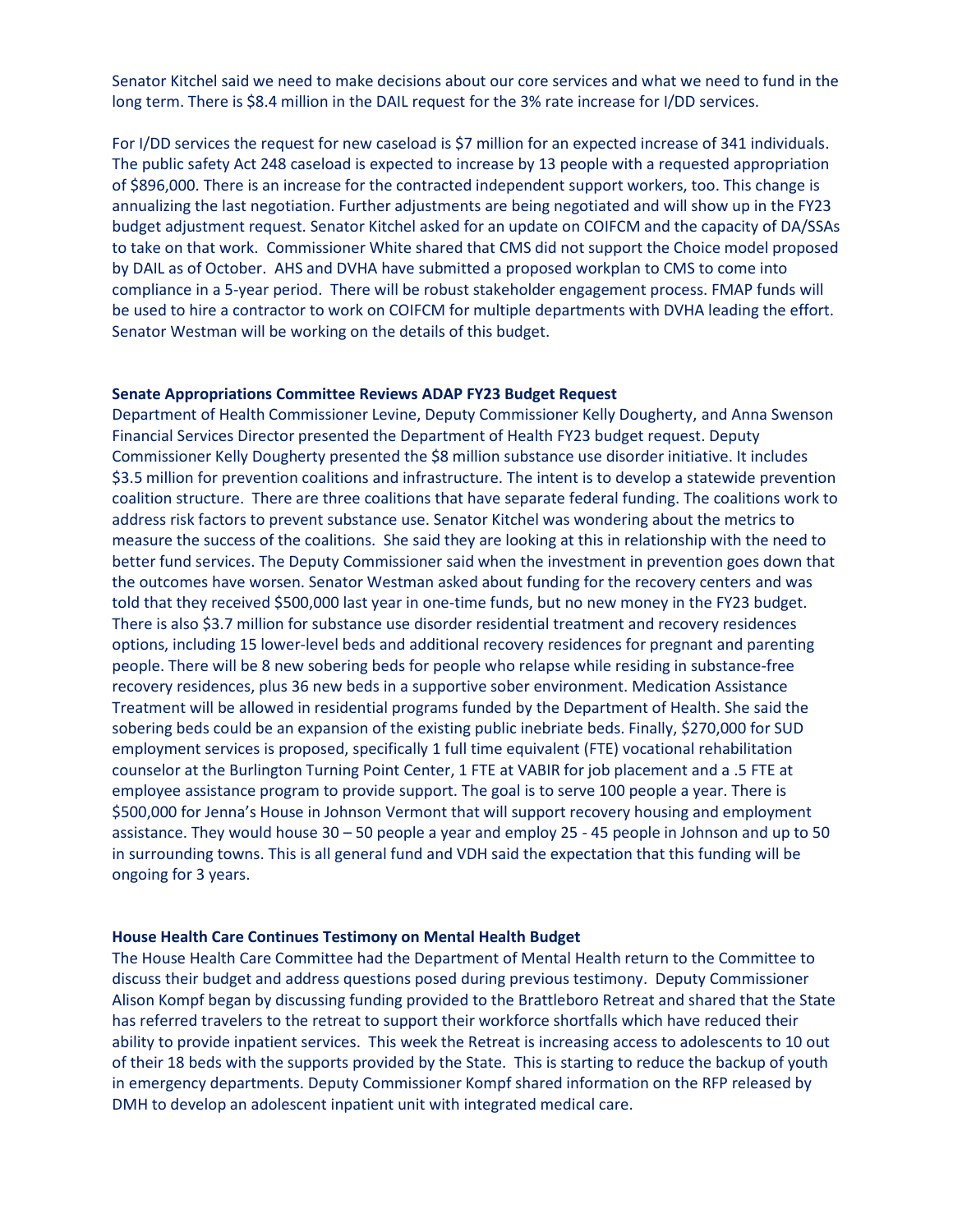Chair Lippert asked for an update on the secure residential and if it has flexibility in serving people with varied needs in the two wings of the facility. Legal Counsel Karen Barber said that the Department of Building and Grounds will continue to the original layout. Each wing will be separate but have shared programming space. One wing can have the fire doors that open while the other wing can be kept more secure. Interior design work is in progress and stakeholders will provide feedback when the design is developed. Representative Donahue expressed concern that DMH stuck with the original design and did not respond to the language in the capital bill to accommodate the flexibility of people with different needs or to meet with stakeholders to discuss the legislative intent. Chair Lippert also expressed his disappointment that the legislation language was not implemented. but noted that the leadership of DMH has changed. Karen Barber replied that meetings with stakeholders did occur.

Deputy Commissioner Krompf shared information on the RFI process for reducing inpatient utilization: WCMHS wants to serve aging adults; CSAC is interested in a developing a living room model and mobile crisis response; and the northeast kingdom has citizens who are interested in developing a crisis response program, as well as a proposal for peer-based care. DMH may develop an RFP that includes peer-based components for these options. The Department is looking at whether agencies have capacity to develop new services using criteria from the 10-year vision and they are looking at what communities want. DMH listed options that agencies could choose from: Cahoots, mobile response, PUCK and the living room model. Representative Donahue wondered why DMH isn't funding DA mobile crisis services so they can better meet the needs rather than issuing an RFP for new services. She also asked about the federal crisis planning grant. Krompf said she expects that the crisis teams will use these resources to expand on their crisis teams but DMH did not want to tie their hands if the community has different needs. The new federal planning grant will be used to evaluate what is going on and how the resources fit together. Representative Donahue was relieved that there would be a master plan to look statewide at crisis services.

Representative Donahue asked if this information will be worked into the University of Vermont Health Network planning for the expansion of inpatient beds. Alison said they are open to factoring in the development of more crisis resources into their planning. Representative Donahue asked about the potential cost to Medicaid of expanding the beds in the state. She is interested in the long-term budget trajectory and is concerned about the State being locked into future expenditures in the context of community verses inpatient Medicaid funding.

The Committee asked about the status of the \$4 million for housing and facility investments. Shannon Thompson said they are working through an application process and hope to get applications out soon. Chair Lippert expressed some frustration that the funds were appropriated to address urgent needs and have been slow to get out. The Committee was told the tuition assistance and loan repayment funds are flowing and a report will be available in March.

#### **House Human Services Receives Overview of Vermont Development Disabilities Act**

Legislative Counsel Katie McLinn provided the House Human Services Committee with an overview of the Vermont Developmental Disabilities Act (DD Act) which was enacted in 1995 and was only amended twice, in 2005 and 2013. The PowerPoint slide presentation is [here.](https://legislature.vermont.gov/Documents/2022/WorkGroups/House%20Human%20Services/Developmental%20Disabilities%20Services%20System/W~Katie%20McLinn~18%20V.S.A.%20Chapter%20204-%20Developmental%20Disabiltiies%20Act%20Overview~2-1-2022.pdf)

Counsel McLinn reviewed sections 8723-8733, specifically around the purpose of the DD Act, DAIL duties, principles of service and the System of Care plan. The System of Care plan must be updated and adopted by DAIL every 3 years. DAIL must also report annually to the Governor and General Assembly on "the implementation of the plan, extent to which principles of service are achieved, and whether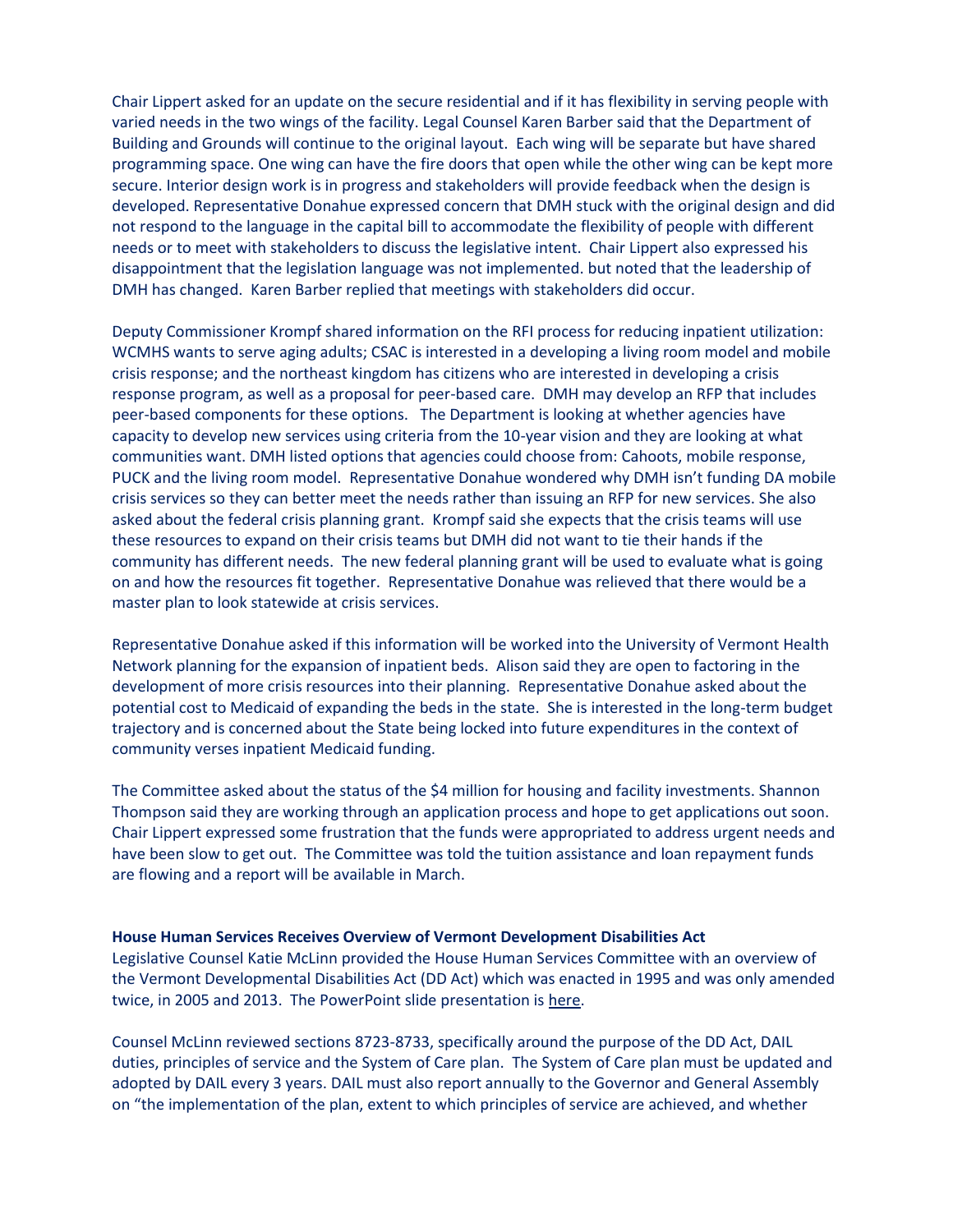people with a developmental disability have any unmet service needs (including the number of people on waiting lists for services)". Representative Wood noted that DAIL requested an extension on this report to February 15, 2022. Presently the adoption of the System of Care plan is 2 years overdue, going into the  $3<sup>rd</sup>$  year. The last adoption was 5 years ago. In answer to a question from previous testimony, there is no language in the statute that addresses granting an extension or consequence for not doing so. Chairwoman Pugh notes that the DAIL sent an email requesting an extension, which was granted by Senator Ginny Lyons in July 2021.

Counsel McLinn reviewed the rule-making procedure. Any rule changes must go to the Advisory Board which is to be comprised of 15 members appointed by the Governor for 3-year terms, with membership of 5 recipients, 5 advocates, and 5 professionals with expertise in the area of developmental disabilities. Representative Wood received a memo from Commissioner White last week in response to Developmental Disabilities Council testimony explaining that the Advisory Board is known as the Developmental Services State Standing Committee, which meets monthly. Regarding the System of Care plan, the State Standing Committee advised the Commissioner to seek an extension of one year. Representative Wood explained that developmental services provided in Vermont need to be enumerated within System of Care plan, the DAIL budget and resources, and individuals' plan of service. Counsel McLinn agreed and added that the DD Act provides guardrails for what can be requested. Chairwoman Pugh closed by saying the system is challenging because not everyone has the same skills, desires, needs, nor can they be delivered in the same kind of setting. Vermont has been looked at positively at a national and international level for how services are managed. Representative Wood agreed that Vermont was once "considered the best community-based system in the country, that is no longer the case".

**Parents Share Experience with Developmental Disabilities System with the House Human Services**  Nancy and David Lacroix are the parents of an adult son with autism, communication barriers and behavioral needs, who lives in an apartment attached to their family home. They currently self-manage their son's waiver with support from Transition II and Washington County Mental Health Services. Mr. and Mrs. Lacroix shared their experience in advocating for residential and behavioral supports over the last 16 months, which included multiple questions to DAIL and the Designate Agency (DA) about funding, calculating staff pay and denied requests and appeals. The Lacroix's would prefer that their son stay in his home with 24-hour staff support but would be open to a group home setting nearby. They are prepared to pursue all avenues to support their son including legal action and would like to see the System of Care plan revised to include expanded residential options for individuals with higher level needs.

Barbara Lee is the parent of a 33-year-old daughter with Intellectual and Developmental Disabilities. Mrs. Lee is involved with a grassroots initiative for parents of adult I/DD children with high support needs and who they believe require 24/7, one-on-one staff support. The parents' group is asking for a review of DAIL responsibilities to individuals and families around service provision. Mrs. Lee shared that the group is conducting a nationwide search for alternative housing models beyond the Vermont shared living model, including the L'Arche communities, a faith-based international residential non-profit. They have explored intentional communities in Middlebury (Yellow House) and Hardwick (Heartbeet), neither of which are equipped or funded to provide 24-hour support.

Representative Wood asked if the group has received any support from DAIL to which Mrs. Lee replied they have consulted with community partners included Designated Agencies and Champlain Housing Trust but have not had a response from DAIL. Representative Wood mused "we'd hope that DAIL would be doing what you're doing."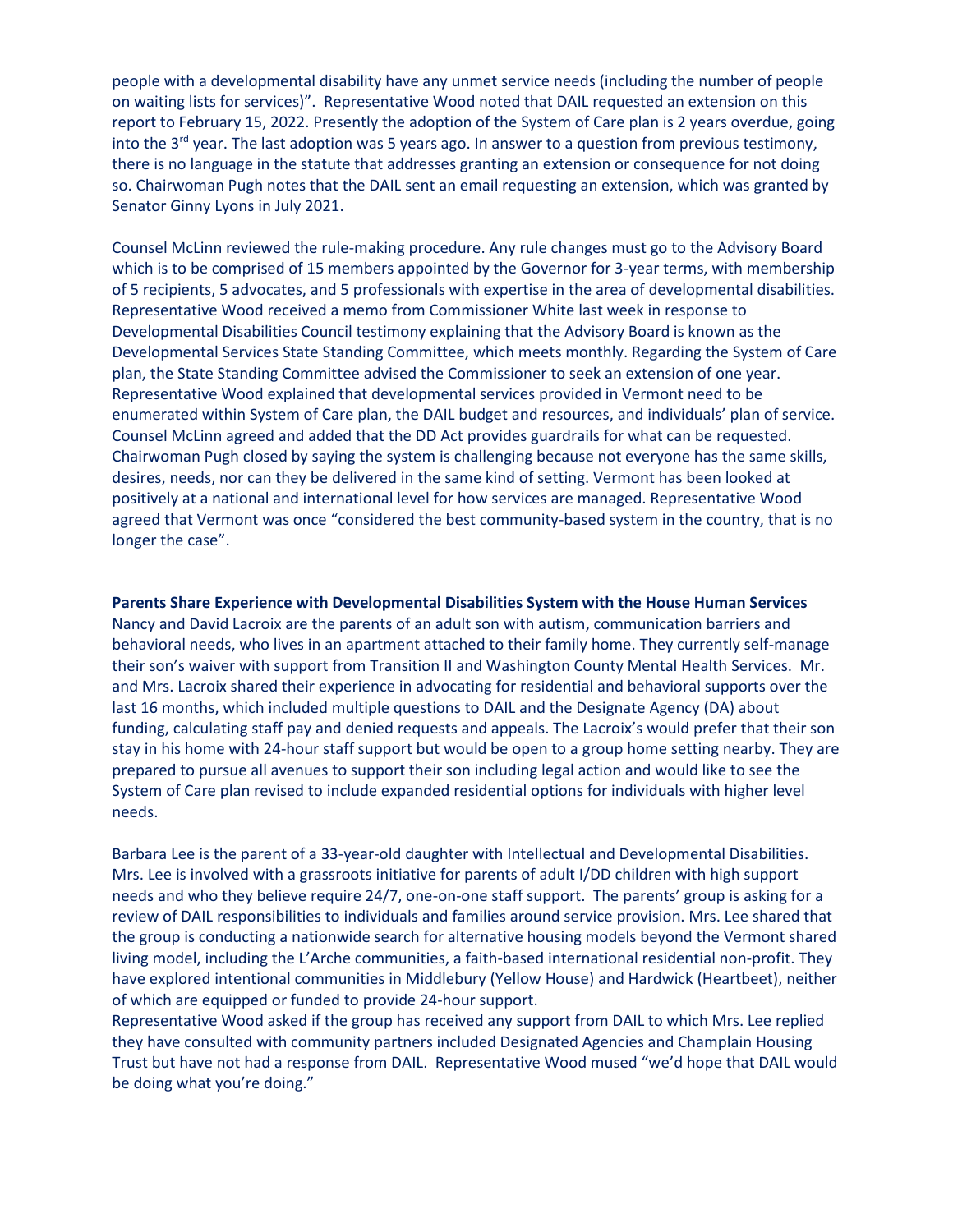## **House Human Services Receives Overview of the Designated Agency (DA) I/DD Services**

The House Human Services Committee received an overview of the DA/SSA I/DD service system from Burlington to Bennington from Dawn Danner and Beth Sightler.

Dawn Danner, Director of Developmental Services at United Counseling Service in Bennington started with a general overview of the community-based developmental services delivered by DA/SSAs. Services include person-centered planning around residential, case management, medical oversight, community support, respite, behavioral and communication support, and employment support. Most residential placements are in shared living homes, while a successful option for many, it is not for all. She said the agencies recognize a need to expand non-congregate housing choices.

The DA/SSAs must follow all state and federal (Medicaid) regulations, the Vermont Developmental Disabilities Act, local and state System of Care, and extensive quality measures. Individuals receiving services must meet state eligibility requirements including a system of care priority (health and safety, risk of institutionalization, employment, public safety). Individual funding decisions follow a process from needs assessment to the DA/SSA to a local review to a state equity review to final approval from the Director of Vermont Developmental Disabilities Services Division. Dawn recognized the monumental responsibilities and performance of service coordinators during the pandemic: they have conducted safe home visits, handled multiple crises, maintained contact with people and families, covered direct services, and assisted people to maintain physical and mental health on top of substantial administrative duties.

Representative Wood asked about the agency role in System of Care planning, which involves DAs/SSAs to draft local systems of care plans with broad stakeholder input for identification and development of local goals.

Beth Sightler, Executive Director at Champlain Community Services in Colchester shared that the developmental services system of care is in crisis, with staff turnover at 45% and vacancy rate from 24% to 35%. At CCS, the frontline vacancy reached 60%. Staff who remain are exhausted and feel hopeless, and people in services are experiencing an uptick in mental health issues, loss of skills, anxiety, and isolation. The most important priority at this moment is the workforce. From a recent survey of Developmental Service Professionals (DSP), more than 50% reported that they can't live on their salary, and just under 50% plan to leave the profession due to low wages. At a current pay average of \$14- \$16/hr., the proposed 3% increase in the governor's budget will result in only a \$.42 increase. For agencies like CCS who have raised their wages, \$20/hour is a baseline necessary to get applicants in the door. Agencies that have raised their wages to lesser amounts have not seen an increase in hiring. Because of staffing shortages group homes, respite and crisis beds have closed, including the Francis Foundation which served some of the most challenging people in the state, who are now served by local DAs. The system does not have funding to support a staffing model for people with high needs. There is nowhere to turn for back-up in a crisis except for the hospital emergency department. The Vermont Care Partners network of agencies is requesting a 10% increase which will put them closer to the \$20/hour mark, including compression and shared living provider stipends. We are asking that DA/SSA rate increases be aligned with state employee, healthcare and education staff increases. Chairwoman Pugh noted that the Committee is aware the system is in crisis and asked "what can we do differently, or stop doing in response to the needs of individuals with disabilities? What is missing from the system, if you were starting a new or different activity or program? Executive Director Sightler said while a rate increase is the highest priority, other helpful resources include housing vouchers, creative housing options, return to the philosophy of community integration that has stalled, and elevation of the DS system to equal status with other parts of the system. Representative Rosenquist asked if given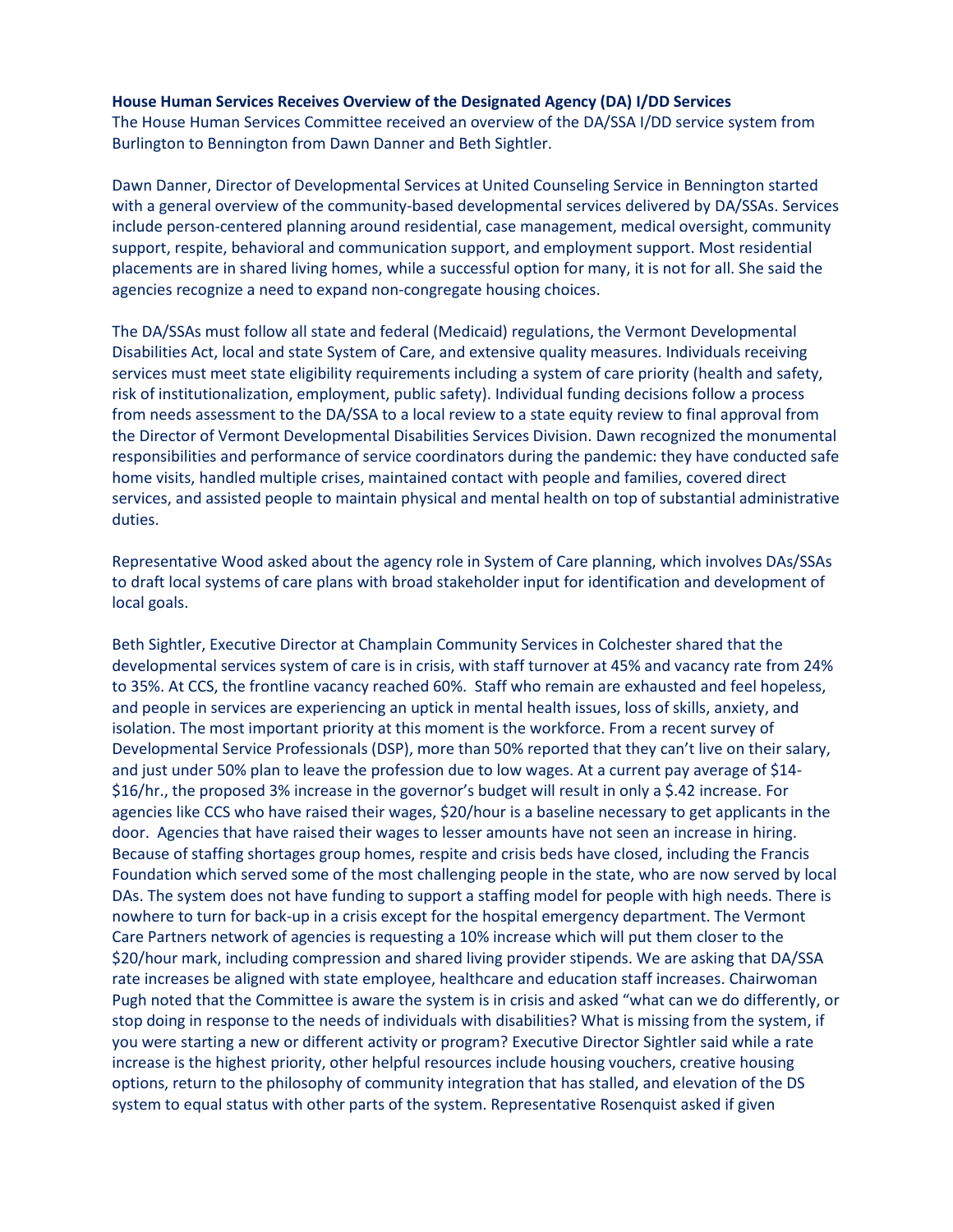adequate funding, are there enough sufficiently trained applicants to meet the need? Yes, replied Beth, we have seen that with the strong uptick in resumes after advertising a pay increase.

## **House Health Care Take Testimony of Mental Health Advocacy Day**

Laurie Emerson, Executive Director NAMI-VT, spoke about mental health advocacy day which had over 300 people in attendance. She shared information on 988 which will be implemented in July 2022 and the need for mobile crisis teams and crisis stabilization options, such as PUCK and adult models for crisis stabilization centers, including peer-operated centers. She also called for more stepdown options after stabilization. She acknowledged the need to address the workforce crisis.

Daniel Franklin of VAMHAR, also known as Recovery Vermont, an organization that certifies recovery coaches and advocates for recovery and mental health supports spoke to the value of peer support for recovery. He said, peers are the answer to our workforce crisis. He asked the Committee to uplift the peer-professionals to the extent possible. He called for "Holistic, long term systematic and systemic fixes that will heal our people and communities."

Karim Chapman, Executive Director of Vermont Psychiatric Survivors, said they are here to support people where they need it. He said it's time to work together. Peer support is powerful. It's time to get it right because there are people who are suffering. He is seeking support for two peer-related bills, S.194 which calls for peer-operated respite centers and S.195 which develops certification for peers as mental health professionals.

Margaret Joyal, Director of Outpatient Services of WCMHS, described their outpatient services which have developed a wellness collaborative with group and individualized services, a trauma treatment program, a reentry program with a residential program, as well as psychotherapy in homes, hotels, encampments and where people need us. She explained that we do this work because it's what our community needs. There are 35 staff with different expertise at the WCMHS outpatient program. They assist people in accessing housing and food because too many people don't have sufficient access to it. She would like to see further progress in developing housing options. She said the caseloads are too high at 40 – 50 per staff person, and outpatient services always run at a deficit because 10% of the population are uninsured and 10% are underinsured. Now with COVID raising demand and growing workforce challenges, the waitlist has skyrocketed to as high as 140 adults since last summer, with an additional 30 children waiting for services. Unfortunately, there is only a fixed amount of funding available.

Robert Althoff, MD, a child and adolescent psychologist from The UVM Medical Center (UVMMC), said that patients and families are feeling the burden of the COVID crisis. Its overwhelming outpatient service and leading to people lining up at the emergency department (ED) waiting for inpatient beds. They have added additional psychiatrists to the UVMMC emergency department. They have piloted some programs to admit youth instead of having them wait in the ED. They are using all the beds available throughout the pandemic by hiring traveling nurses, psychiatrists and mental health specialists. Step-down, step-up and peer supports will be part of the planning going forward. UVMMC is committed to working with DA/SSAs, patients and families.

Matt Habedank, NCSS Director of Children's Services spoke about the ongoing impact of the pandemic and workforce crisis on our children. There has been a dramatic increase in anxiety and depression, at the same time there has been reduced school engagement, academic achievement, sense of community and empathy. He explained that we don't have appropriate resources to meet the needs, particularly due to vacancy rates averaging 20%. In his region there are 5 schools waiting for staff to be hired, which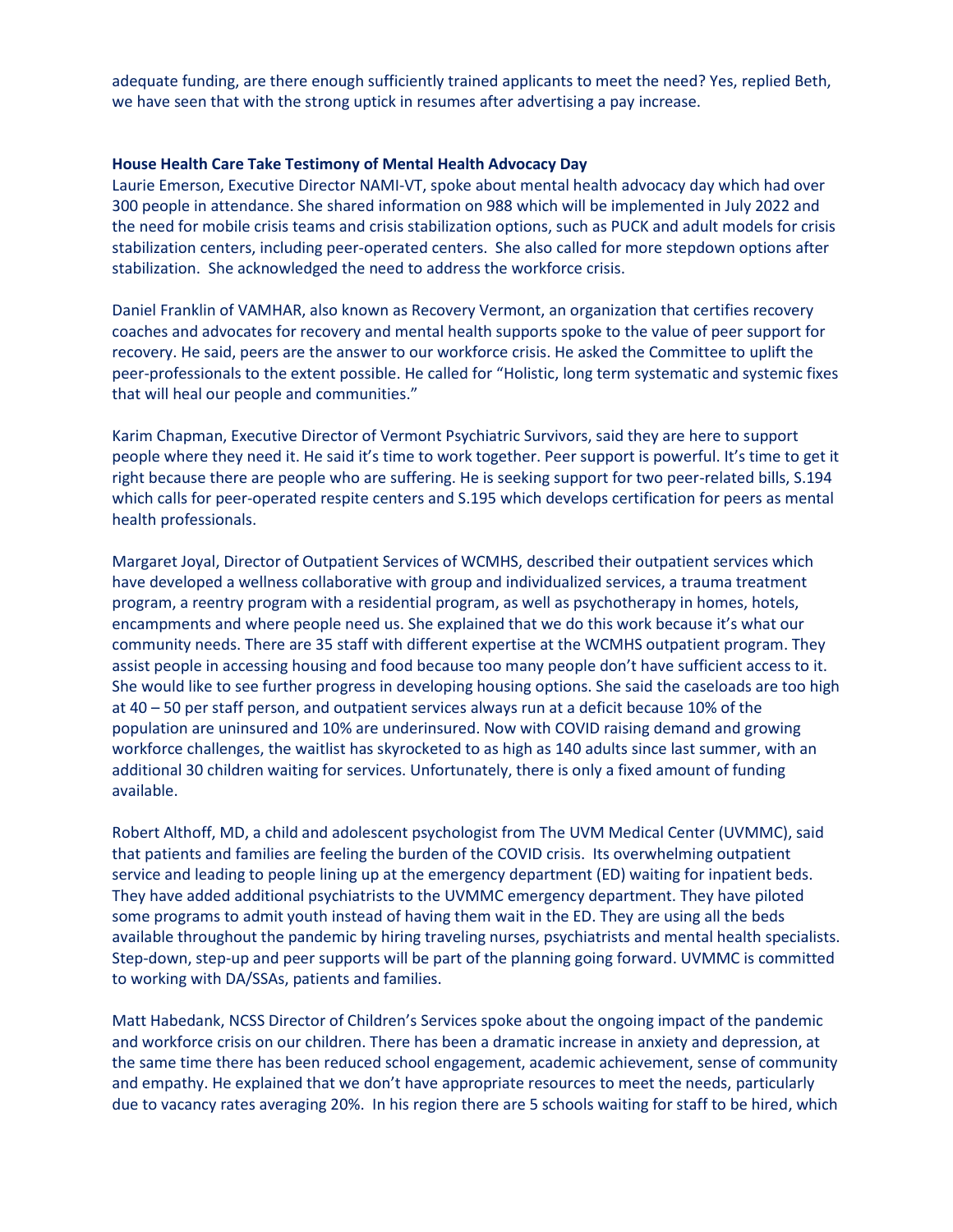is impacting 125 children who are not receiving needed mental health services. Educators are feeling overwhelmed without needed support. The Autism program has dropped from 32 to 16 students, with 8 students waiting for services. When schools try to handle care themselves the results for the children are problematic. His staff with master's degrees are earning less than \$40,000 which is not acceptable, especially for staff who are passionate about the work. These services are needed to stabilize students; robust services are vital to make up for the ground they lost.

Gretchen Alias, a mother of a school-aged daughter and the Executive Director of Good Beginnings Central Vermont, testified that peri-natal mood or anxiety disorders can affect up to 1 in 5 Moms and 1 in 10 Dads. Symptoms can take many forms. The pandemic has made it hard to access mental health services, but Good Beginnings provides social support which can reduce the need for mental health services. They support increased support for the mental health system, as well as other community supports. She would like more attention brought to health inequities, too.

Sandi Yandow, Interim Executive Director of Vermont Federation of Families for Children's Mental Health, said that specialized structures and training are necessary for peer services. She said families with children with mental health conditions and disabilities have highest risk of child welfare involvement. There is a critical need for families to have peer support. There had been a plan to have a parent representative help families navigate services in every region, currently only 4 – 5 people are in this role.

#### **Mental Health Advocacy Day Testimony at House Corrections and Institutions**

Kirke McVay, President of Vermont Mental Health Counselor's Association, focused on the issue of mental health for people in corrections. He testified that inmates would like more counseling. He shared that he was cut off from working with clients who want to continue to see him due to lack of reimbursement. McVay has tried to pursue this with multiple Corrections Commissioners. The Committee noted that inmate services are paid for by the State, rather than Medicaid or Medicare. Members of the Committee wondered if this could be addressed by a subcontractor relationship with Vitalcore, DOC's medical subcontractor. Chair Alice Emmons noted that the therapeutic relationship is one of trust. McVay praised Pathways Vermont for the great job they've done with some of the people who have come out of corrections.

Danielle Cayton, Program Director of Substance Use and Criminal Justice Programs at Clara Martin Center, testified about the crucial role of telemedicine during the pandemic. "We couldn't have supported people without that flexibility." Cayton also reflected on fatal overdoses in 2021. Benefits of telehealth included: reduced COVID transition; increased access to care; convenience to clients who have work demands; reduced barriers around childcare issues; and increased access to Buprenorphine throughout the pandemic. Telemedicine cannot and should not replace in-person services. Client preference is important, and providers need to support people who need physical harm reduction materials, access to confidential space, and who don't have broadband. In response to a question about criminal justice services, Cayton noted there used to be funding for assessments in correctional settings before discharge. Connecting after discharge is "already too late."

Meaghan Holmsten, Director of Children and Youth Residential Programs at WCMHS, also testified. WCMHS operates 20 beds in 6 locations. Many youth are involved in the justice system. About two years ago, DCF came to WCMHS about a two-bed program for kids who would otherwise have been at Woodside, but for high-end mental health acuity. They developed the Turtle Rock program. Kids in that program have done well. "We look at them as who they are, and not their crimes," Holmsten said. She noted that at age 17, some youth come in with 35 different charges. Holmsten noted that WCMHS also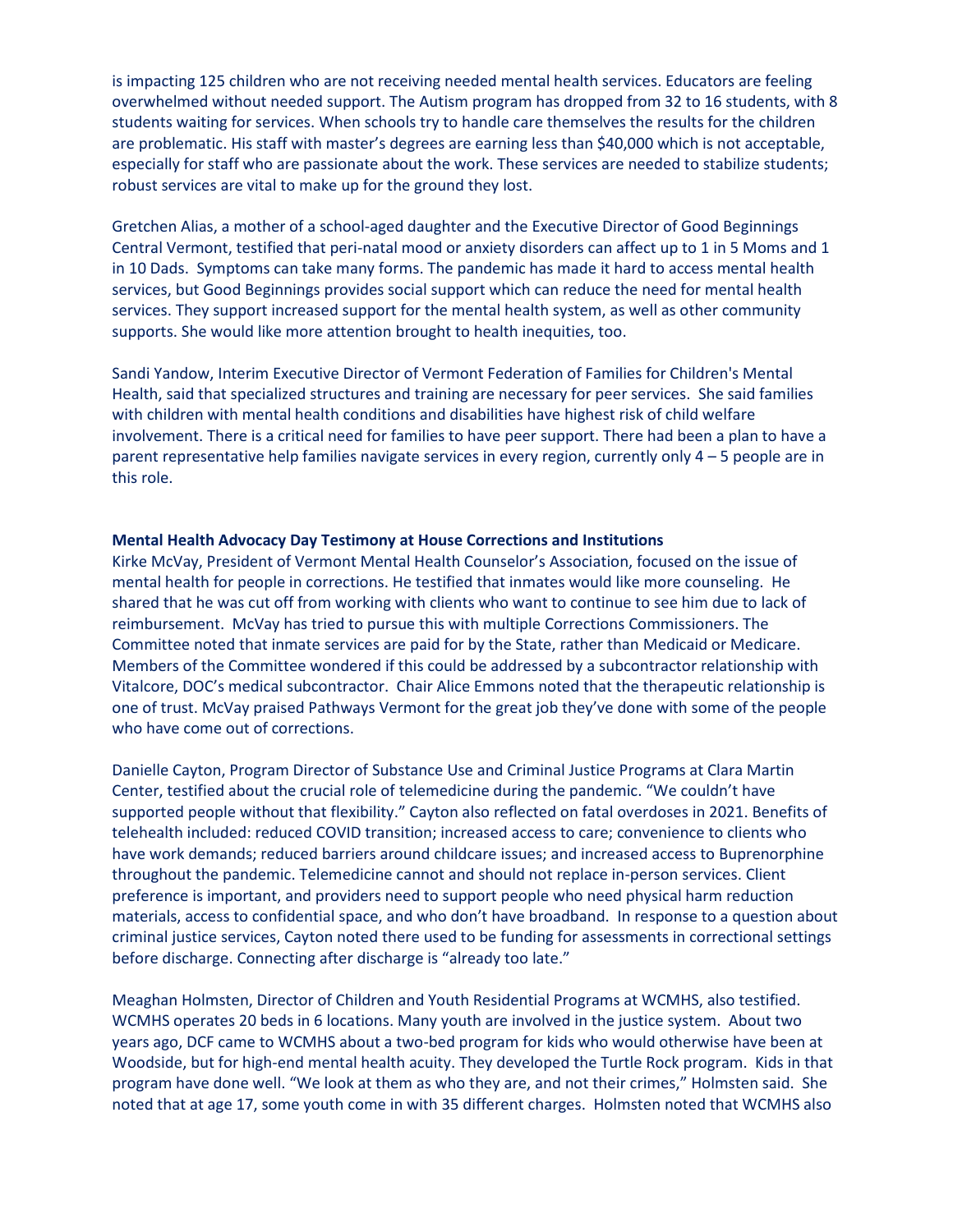has an assessment program that was built to serve kids who would otherwise be in Emergency Departments [EDs], but it's temporarily shut down due to staffing shortages. WCMHS would like to be able to serve as many as kids as possible within the system.

Holmsten noted that Turtle Rock is a "no eject and no reject program." There is a 72-hour emergency clause in the contract that they haven't needed to invoke. She reported very minimal behavioral concerns when kids are at Turtle Rock. Holmsten noted that "we can't do an adult model and put kids in it." The Committee was very interested to hear Holmsten's thoughts on how to resource the needs of justice-involved youth in crisis. They asked how many beds would make sense as a maximum. Holmsten would recommend a smaller setting and smaller staff ratio, such as three beds per region. She suggested not more than four or fine. She also cited the placement crisis in the DCF system. "We've had a lot of kids coming from the DS world because there is nothing for them." Holmsten emphasized kids are getting sent out of state because the in-state resources are closing due to lack of staffing.

## **Mental Health Advocacy Day and Mental Health Bills in Senate Health and Welfare**

Senate Health and Welfare took testimony from an array of providers on three bills that address peer respite programs, peer certification, and a mobile response crisis workgroup. Kristin Chandler, Team Two Program Coordinator, testified that she's seen a wide array of programs in different places and what is consistent from both police and mental health clinicians is that they need more resources. She also extolled peer respite. She believes that a statewide workgroup should take into consideration that the viability of certain initiatives is going to depend on the region. The workgroup has to have manageable numbers and "people who are actually doing crisis [Emergency Services providers] need to be there." She alerted the Committee to challenges with the new Use of Force policy. Mental health workers and EMTs are trying to figure out if they are to respond if law enforcement chooses not to respond. Team Two scenario-based training has helped build relationships of over 650 police officers and 450 mental health clinicians.

Deputy Commissioner Alison Krompf and Laurel Omland, Director of Child and Adolescent Family Unit, testified about some of DMH's current efforts and initiatives as it relates to these three bills. They put \$30,000 in the Budget Adjustment Act to fund the peer certification process. Omland shared that with ARPA there was an opportunity for a new Medicaid state plan option to cover community-based mobile crisis services. Center for Medicare and Medicaid Services [CMS] is offering an enhanced 85% Medicaid match through 2024. DVHA applied for a state planning grant to prepare for expansion. The State received \$950,000 and contracted with Health Management Associations for this work. The remainder of funds will go for trainings. ADAP, DAIL, DCF, and the Department of Public Safety all are involved. Chair Lyons said, "my concern is that DMH plays the leadership role."

Dr. Haley McGowan, a Child Psychiatrist at UVM's Emergency Department, testified about the challenges of long ED stays for children and youth. Eleven youth were waiting that morning with an average length of stay of 11.2 days. She noted, "It's heartbreaking…we spend time with First Call cobbling together insufficient plans." Youth are trapped in a countertherapeutic environment. She noted that the UVM region has high volume, but also lots of resources. Vermont is lacking in a continuum of care with partial hospitalization, intensive outpatient programs and more brief crisis stabilization programs, such as PUCK. "Many people who we see don't need psychiatry," she said. "They need residential counselors, respite, crisis counselors, mobile outreach" and yet it is grueling work and she is "shocked at how much community providers are compensated." Acknowledging schoolbased services, she said that families "have to open a million little doors" to get to the right set of services.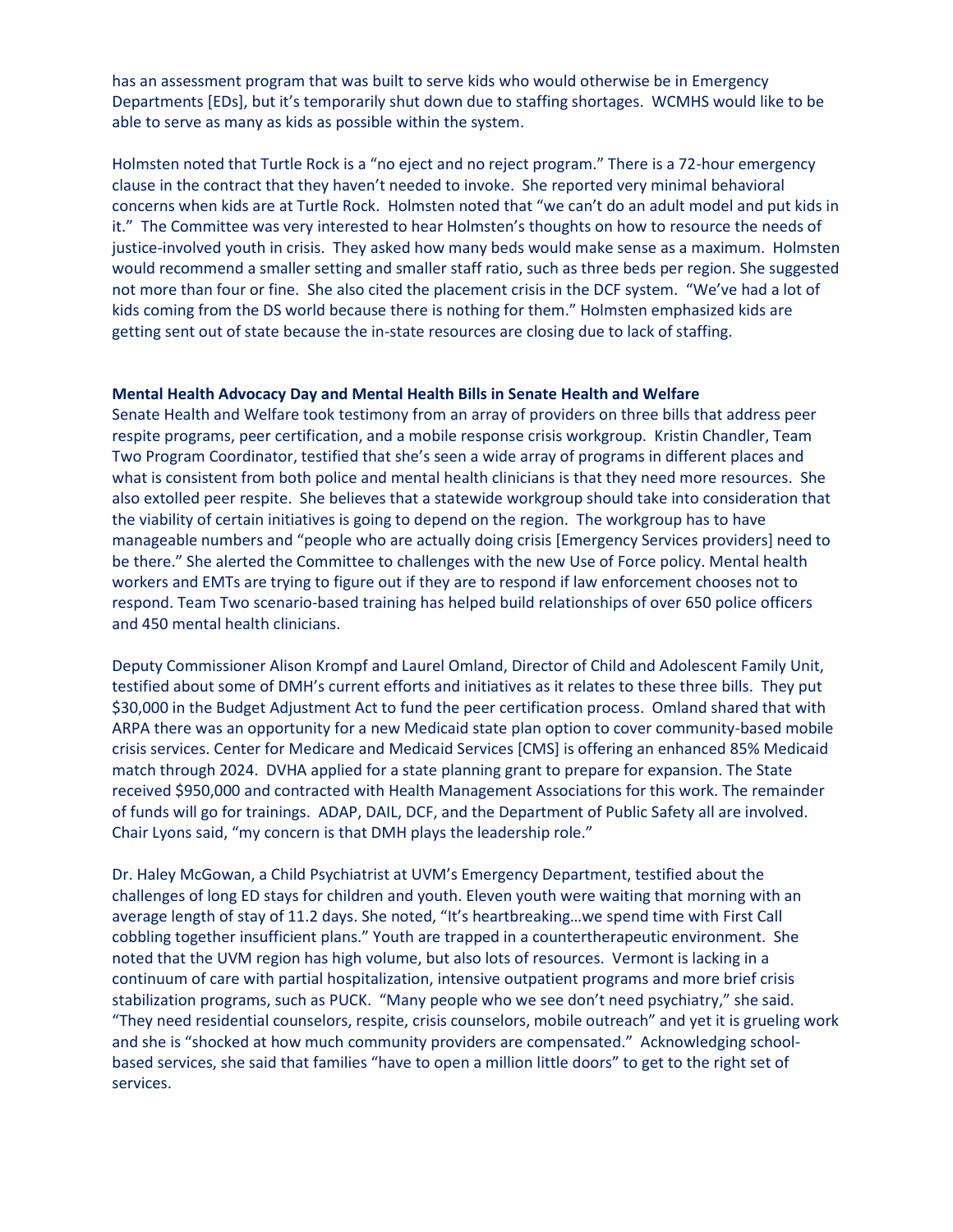Karen Kurrle, Intensive Care Services Director at WCMHS and Chair of the VCP Emergency Services Group, testified about long waits in Central Vermont Medical Center. Currently there is a 14-year-old who has been waiting 18 days and a 16-year-old who has waited 14 days. Kurrle stressed that good communication between responding providers is of vital importance. Noting that one of her screeners is considering working at the hospital for \$15,000 more, she said "we could stabilize if we could pay more." She spoke of the immense success of the mental health crisis response clinician position shared between Barre and Montpelier and extolled the value of Team Two to promote respectful collaboration. Kurrle also spoke of the immense staffing crises in crisis bed programs, noting that the WCMHS Crisis Bed, they had had to decrease the census. Pay is \$17.34 per hour. "If we could pay more, we could open more beds," she said.

The Committee heard from Zachary Hughes, Assistant Team Leader of Maple House, Tina Manning, Director of Maple House, and Penny Martin, Director of Recovery and Peer Services for WCMHS on the subject of peer services. WCMHS has employed peer staff for 30 years. 20% of staff in the Community Support Program are peers. These staff have provided 26,000 services in the last three fiscal years. Peer staff are trained in Intentional Peer Support, Welly, and are part of the grievance process. Martin noted that WCMHS would be a great asset in creating a peer certification program in Vermont. Hughes described Maple House, a peer-run crisis bed operated within a designated agency. Maple House has been in operation since 2013 and has served 260 unique individuals. It has diverted the need for higher levels of care, has over 70% occupancy, and is managed by peers. Maple House just moved to be adjacent to Sunrise House and is now taking higher acuity guests.

Dan Towle, Psychiatric Survivor and NAMI volunteer, testified about the need to reform Vermont's crisis response system. He said that certain jurisdictions are considering taking the next step: adding peers as the third leg of the stool in crisis work. He also shared some of his personal story and talked about the value of Another Way as a lifeline when he first came to Montpelier.

Christie Everett, Director of Operations at Clara Martin Center, testified on behalf of the community mental health system for Mental Health Advocacy Day. She noted that there are thousands of open positions across the network. At Clara Martin Center, there are 43 full-time openings out of 143 positions. This is caused by "strictly an inability to offer non-competitive wages." Noting the 3% rate increase in the Governor's budget, she said the system needs a 10% rate increase. Everette also provided information about the CCBHC model, which she described as equivalent to an FQHC, with higher Medicaid rates for Emergency Services. Clara Martin Center did 3,733 services that the grant allowed them to fund above and beyond what they were otherwise able to fund, including transportation and nursing.

## **Mental Health Advocacy Day Testimony in House Education**

The House Education Committee heard testimony on issues related to student mental health. Alex Lehning, Executive Director of the Vermont Cooperative for Practice Improvement and Innovation, [testified](https://legislature.vermont.gov/Documents/2022/WorkGroups/House%20Education/Updates%20-%20Voices%20from%20the%20Field/Mental%20Health%20Advocacy%20Day/W~Alex%20Lehning~Vermont%20Cooperative%20for%20Practice%20Improvement%20and%20Innovation-%20Mental%20Health%20Advocacy%20Day%20Testimony~2-3-2022.pdf) that increased mental health supports are needed on campus due to the impacts of the pandemic on college age students. His recommendations include: access to unlimited interstate mental health visits via telehealth (expansion of Act 6 services); resources and funding for peer mental health support at Vermont's colleges and universities; workforce development incentives and scholarships for behavioral health providers; promotion of mental health equity and access to culturally-affirming care; increased accessibility/disability services integration; support for access to supervision for pre-licensure mental health professionals (as laid out in H661).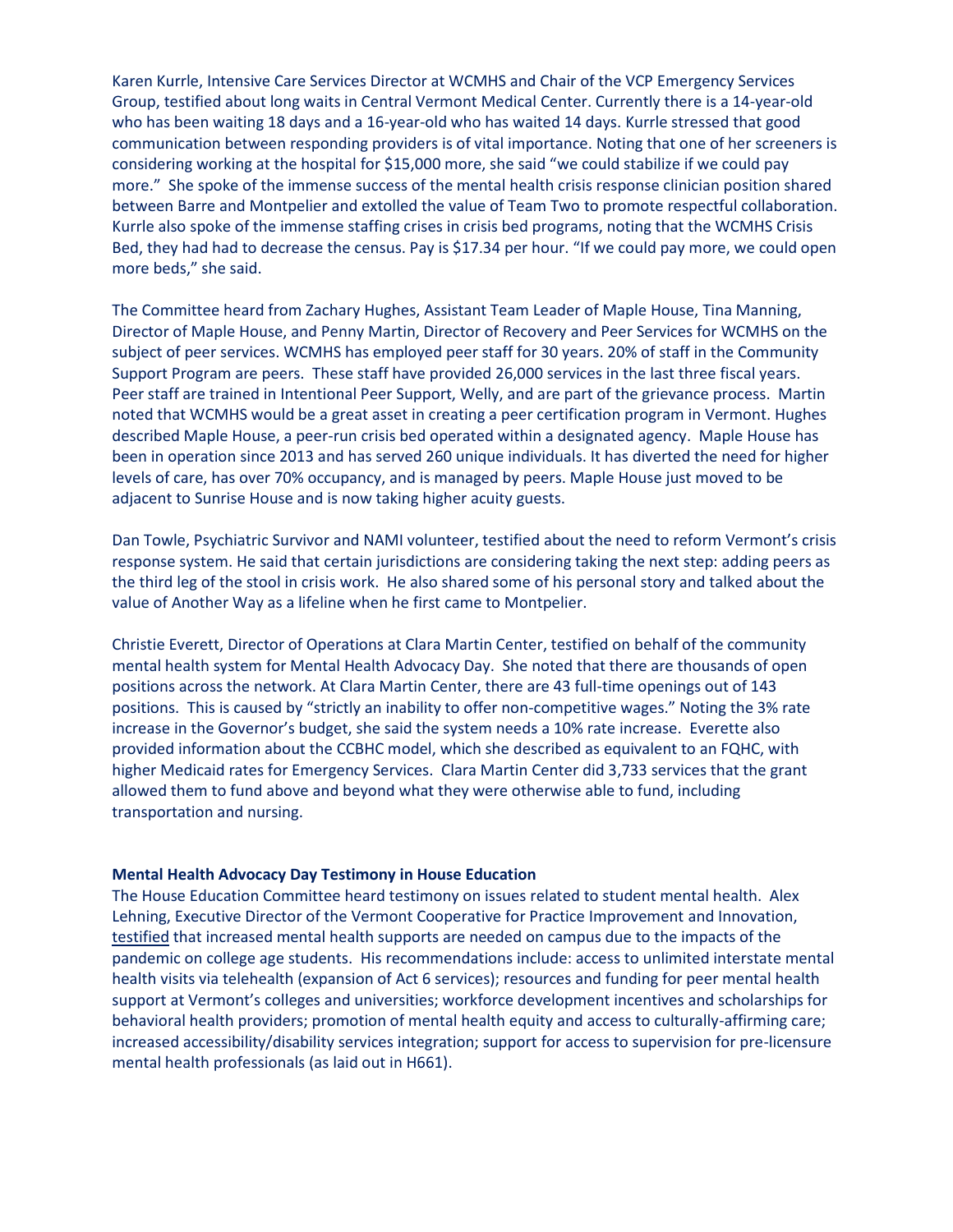Courtney Slobodnjak, the President of the Vermont Mental Health Counselors' Association, shared concern about special education funding reform and the potential impact for students who receive services from school-based clinicians. She said many school-based clinicians in her region have a second job. Some of the school-based clinicians in her region used to be employed by designated agencies but now all are employed by schools. She sees benefits and downsides. She affirmed that there is a shortage of access to psychiatry for students, and that many students have to go through their primary care provider. Kristy Hommel from NAMI shared information about NAMI's Ending the Silence Program.

#### **DMH and Department of Buildings and General Services [BGS] Update on Secure Residential**

Karen Barber, General Counsel for DMH, Shannon Thompson, Finance Director, and Jennifer Fitch from BGS, provided an update to Senate Institutions on the construction related to the new secure residential facility being built in Essex at the former Woodside facility. Barber described that this facility targets a small number of people who, due to clinical presentation and safety risk, are not ready to live in the community after they discharge from the hospital. She noted that this facility replaces the temporary facility located in Middlesex that is "not an ideal clinical space." Residents are involuntarily in the custody of the DMH Commissioner on an order of non-hospitalization (ONH), whereby the court has found no lesser restrictive environment is appropriate. Barber noted that the average length of stay is about 10 months, and the goal is to transition, stabilize and return to living in the community.

DMH will need to go back to the Green Mountain Care Board, who regulates healthcare facilities and initially approved the certificate of need, because there has been a significant increase in the building costs. Fitch noted that this project was initially budgeted at \$16.1 million and is now at \$19.1 million, an 18% increase. The project is on schedule. They expect construction to be completed in December and occupancy to begin the first quarter of 2023. Significant industry-wide increases in construction costs are driven by three factors: increases in costs of materials, workforce shortages, and supply chain irregularities. Project Engineer Tabrena Karish shared photos from the construction site. There were no questions.

## **Senate Health and Welfare Committee Learns about Choices for Care and the Blueprint for Health**

Senate Health and Welfare began deliberations on their committee bill S.285 whose intent is to extend the Blueprint for Health and the Choices for Care moderate needs program. Angela Smith-Dieng, the Director of the Adult Services at DAIL, shared some challenges and opportunities related to Choices for Care program. She testified that the Choices for Care "Moderate Needs Group" program is an option for individuals who do not meet nursing home level of care but may benefit from one or more services to assist them to remain independent in their home. The moderate needs option is not an "entitlement" like Choices for Care High/Highest needs. The moderate needs program served 1,220 people total in State Fiscal Year 2021 with \$3.6 million. There is a waitlist for services and DAIL is looking to start triaging applicants based on need instead of accepting applicant based on chronological order. Given the workforce challenges, she is not optimistic about expanding services, but she is interested in increasing the flexibility of the services, for instance, allowing payments for family caregivers.

John Saroyan, the new Director for the Blueprint for Health and Ena Backus, the State Health Reform Director presented on the Blueprint. She sees opportunities to leverage the infrastructure to improve integration of medical care with mental health and substance use disorder (SUD) services. Ena said it is a patient centered program supported by community health teams with all payers supporting it with per member per month payments for primary care physicians for meeting NCQA standards for health homes. The program expanded to support the hub and spoke model. Ena acknowledged that there is room for improvement. There is also a women's health initiative for optimizing reproductive health.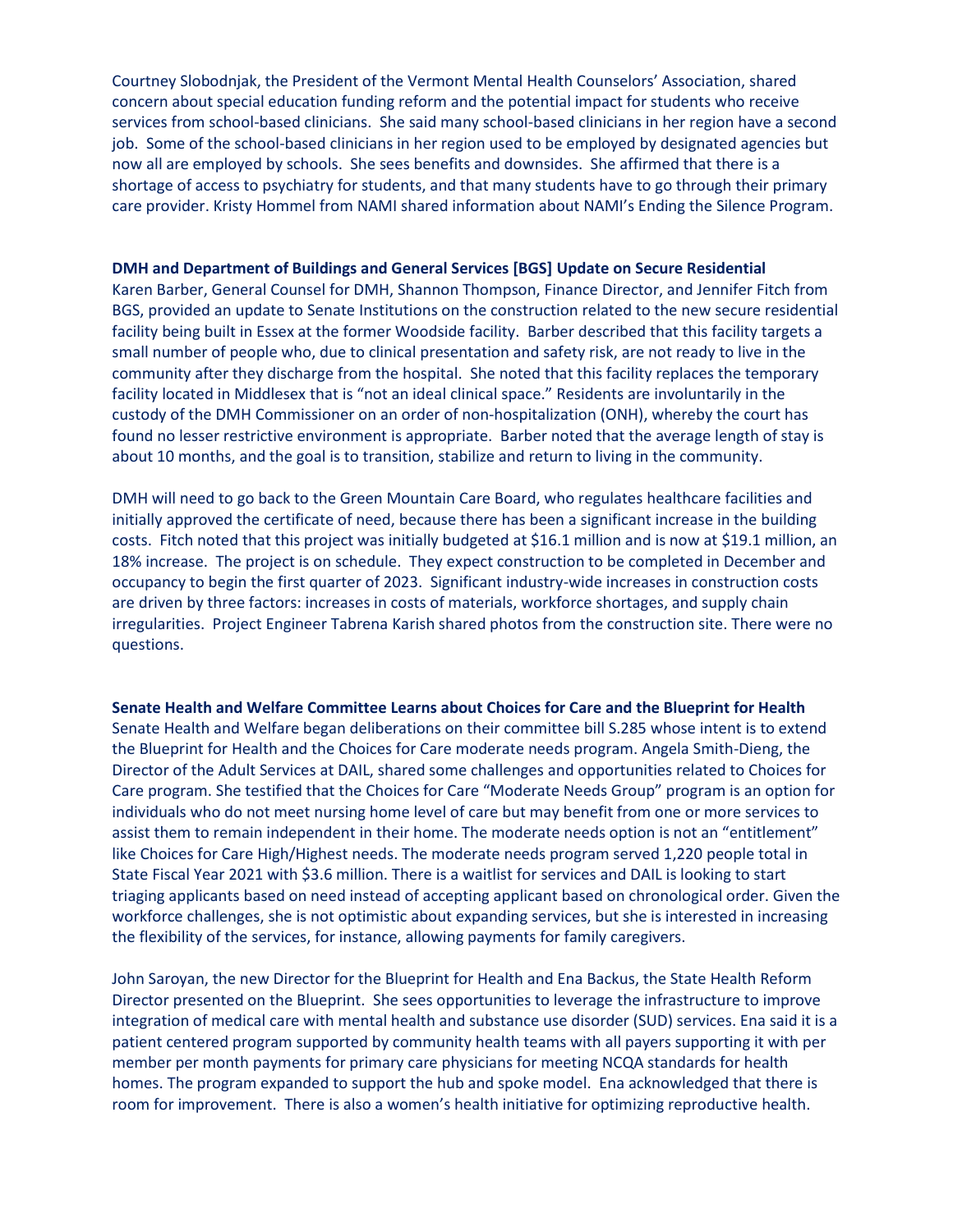These programs don't have all payer participation. Josh Slen recommended doing a state analysis of care coordination entities and further data collection to prove the value of the Blueprint to private insurers. Senator Hardy does not see immediate actions that would make the Blueprint more responsive to critical needs like the opioid epidemic. Senator Lyons wants to expand the Blueprint to address preventative mental health.

**House Human Services Receives Overview of Alcohol and Drug Abuse Programs FY23 Budget Request** Mark Levine, Commissioner of AHS and Kelly Dougherty, Deputy Commissioner for Alcohol and Drug Abuse Programs (ADAP) gave an overview of the FY23 budget request. The Administration is requesting an additional \$11.04 million above the \$54.39 million approved in FY22. Deputy Commissioner Dougherty highlighted increased funding for regional prevention partnerships to expand preventions services and to evaluate need and develop strategies for mitigation of substance misuse. Chittenden, Windham, and Addison Counties secure their own funding and are not a part of this. They are also requesting \$3.7 million to fund 36 additional new beds for the treatment of SUD including step-down beds from residential treatment services, as well as creating more options for varying levels of treatment, typically less acute. Beds would also include treatment for families/parents with young children. Also, this funding would be used for an additional eight beds, state-wide, for short term stabilization. Specifically, if an individual at a recovery residence (sober house) were to relapse, these beds would provide treatment services to help stabilize the individual and get them back on track and back into the residence. The Department is requesting \$270,000 to assist with employment services for individual suffering with SUD. These funds would be split between the Turning Point of Chittenden County, VABIR and an employment assistance provider and would serve 100 people. Finally, ADAP wants \$500k each year for three years to supplement the efforts by Jenna's House in Johnson for additional beds for 30 – 50 individuals per year and employment services to support up to 50 people per year.

#### **House Education Committee Considers Act 173 Census Block Grant Funding**

The House Committee on Education heard testimony on Act 173 Census Block Grant which would enhance the effectiveness, availability, and equity of services provided to all students who require additional support in Vermont's schools. Brad James, Director of Agency of Education provided gross estimates of how much of the block grant would be available versus what schools will spend, with a caution that numbers are based on service plans from FY20, and true costs will be accounted this year. The estimates do not apply to the entire special education system, only the mainstream block grant and the special education expenditure, which will be affected by the census block grant. With these estimates, some schools would lose significant amounts of funding.

Mary Lundean, past president of the Vermont Council of Special Education Administrators (VCSEA) and Director of Special Services for the Mount Mansfield school district, and Jessica Spencer, President Elect of VCSEA urged the Committee to consider a delay to the 2360 Special Education rule changes not associated with Act 173, due to confusion about their relationship with Act 173. School and Special Education administrators from Brattleboro, Milton, Oxbow, St. Johnsbury, and Caledonia, Essex, Windham and Grand Isle Counties, testified in support of a delay for a range of reasons including potential significant funding loss, staffing shortages, increase in demand, and system recovery from the pandemic. Susan Aranoff of Vermont Developmental Disabilities Council testified in support of implementation of Act 173, and the students who would be affected by a delay.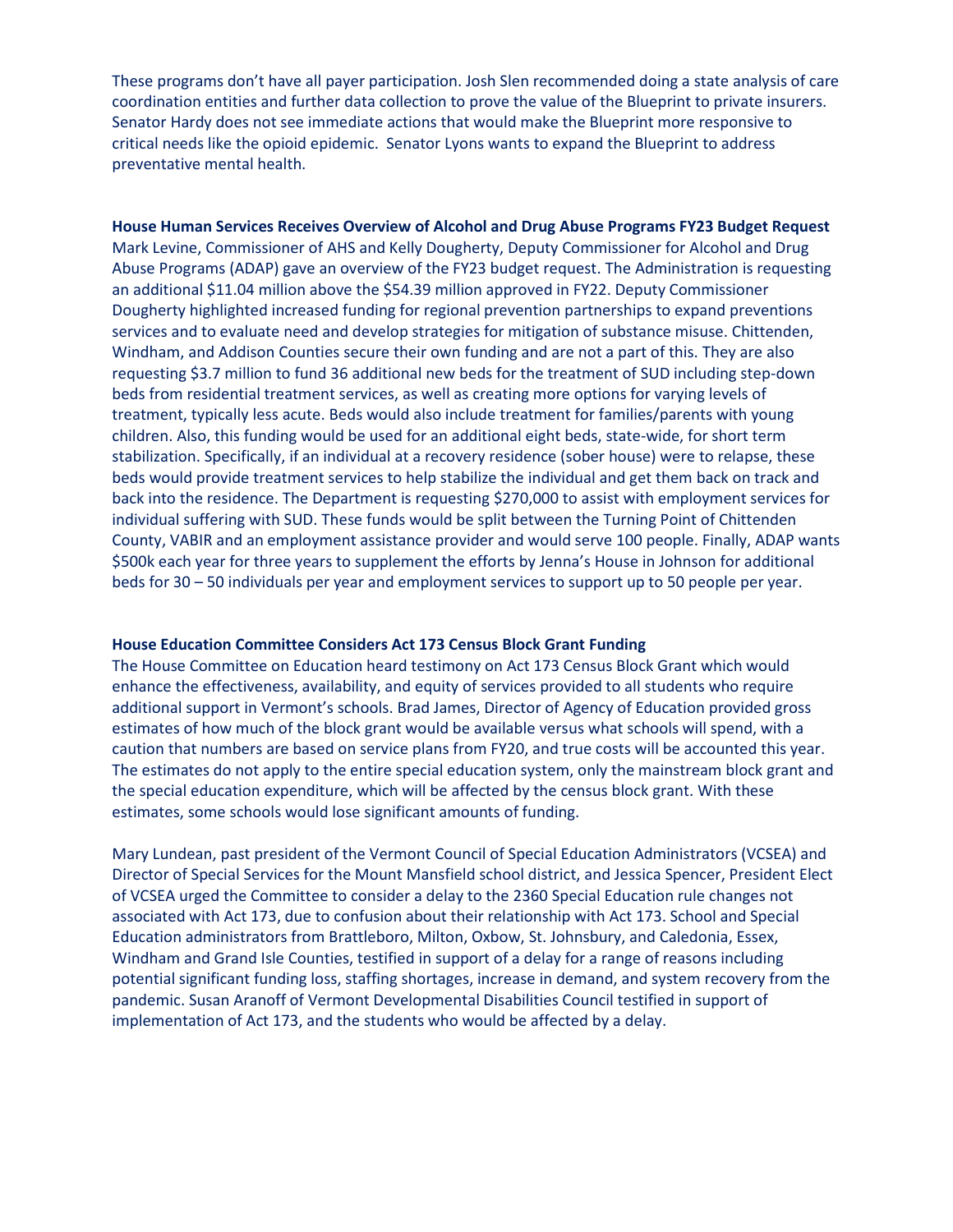## **Rep. Wood Presents Bill to Exempt Students from Standardized Assessments in Public Schools**

Representative Theresa Wood presented bill H.547 an act relating to exempting students from standardized assessments in public schools to the House Committee on Education. The bill gives families the right to decide whether their children must take standardized testing. There is no cost if the committee decides to take up the bill. Research has shown that standardized testing is detrimental to BIPOC communities, lower income groups, and English language learners. The position of the Agency of Education is yet undetermined, but it is anticipated that they won't support the bill. The Committee discussed possible impacts on funding given the use of test data for evaluation of school performance.

# *Plan to Participate in these Advocacy Events*

## **Save the Date! Vermont Disability Awareness Day**

"Open to Change, Open to All" VCDR 2022 Platform Presentation Wednesday, February 16 5:30-7:00 pm – Zoom Join VCDR members and others from the disability community as we present our legislative priorities and share our stories about important issues. "COVID has challenged us to find ways to respond to new

challenges with high expectations and a commitment to make sure that our best hopes for the future are Open to All." Deborah Lisi-Baker

Registration Link: https://tinyurl.com/VCDRPresentation This event will have ASL interpretation and live captioning Contact: Nick Morlan Nick@vcil.org or Call 802-224-1820

Vermont Disability Awareness Day will be observed in a three-part series. Save these dates and watch for announcements coming soon:

- Feb. 16<sup>th</sup> at 5:30 p.m. Legislators and people with disabilities are invited to talk about the Vermont Coalition for Disability Rights platform and its broader issues.
- March 15<sup>th</sup> at 10:00 a.m. Home and housing is a high-priority topic at this moment in Vermont history. Format and details TBA
- April  $13<sup>th</sup>$  Time and keynote speaker TBA

## **Recovery Day 2022**

Wednesday, February 16<sup>th</sup>, 9am - 1pm Register here: **<https://recoveryvermont.org/recovery-day-2022/>**

Recovery Vermont invites you to join us for **Recovery Day**, an annual advocacy celebration to honor the power of addiction recovery. Recovery Day will be held on **Wednesday, February 16th from 9am to 1pm on Zoom**. Recovery Day is for everyone – from recovery supporters to people who are curious about their own recovery. Join us for a day of networking, testimony, personal stories, and recovery resources from around the state. **We will hear from Vermont's political leaders:** Governor Philip B Scott, Lt. Governor Molly Gray, Senate Pro Tem Becca Balint, VT Speaker of the House Jill Krowinski, Attorney General TJ Donovan, US Senator Patrick Leahy, US Senator Bernie Sanders, and US Representative Peter Welch. We will also hear from Vermont's Recovery Centers, and statewide recovery resources such as recovery housing, employment, corrections, and more. Awards will be presented to champions and leaders in the recovery movement. In 2022, more than ever, the community must join together to